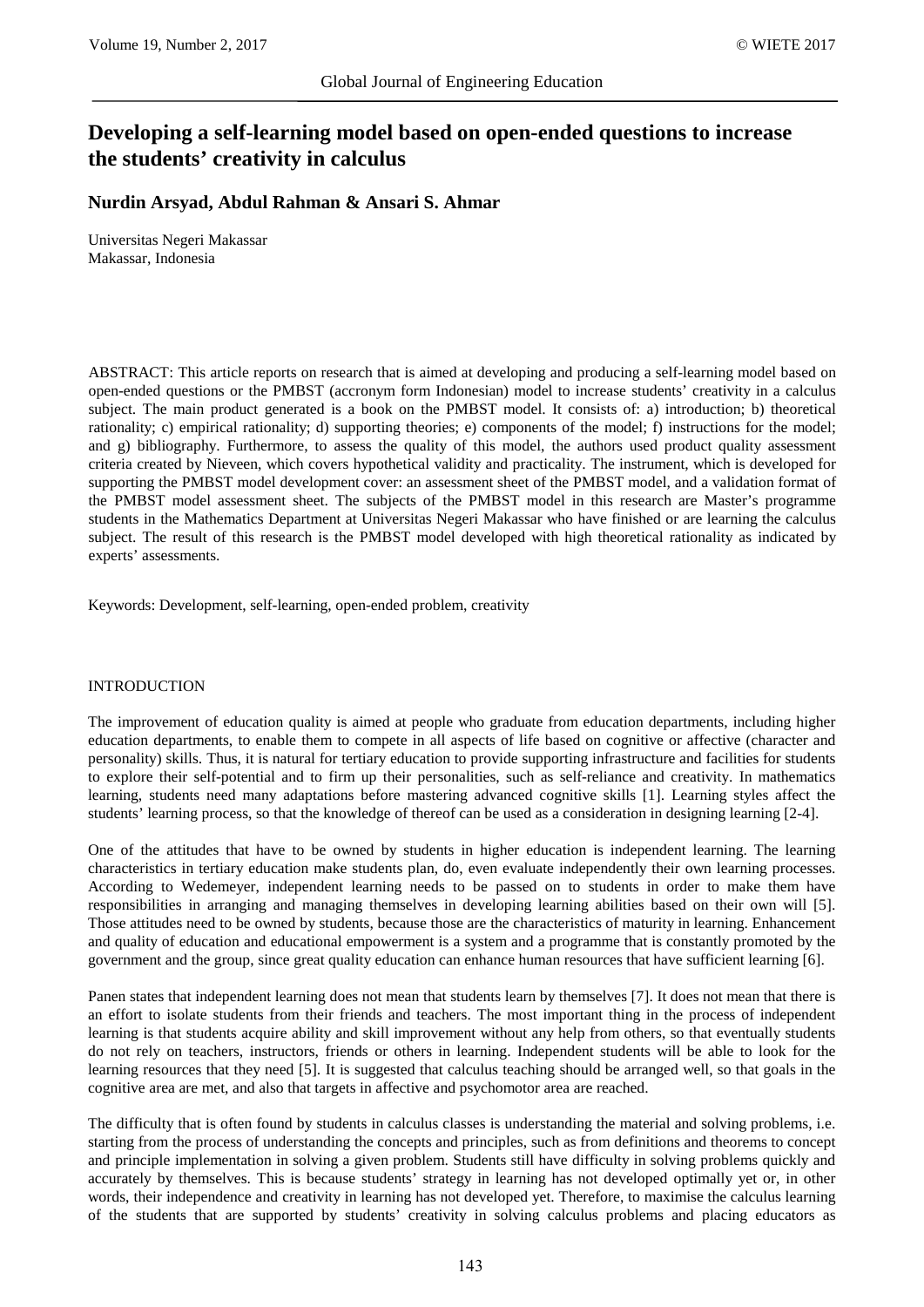facilitators in learning calculus, a learning model based on an open-closed problem and independent learning needs to be implemented. The main purpose of this research is to produce an independent learning model based on open-ended questions (PMBST - accronym form Indonesian) to improve students' creativity in calculus learning in a valid and practical way.

# **METHODS**

In line with the purpose of this research to produce the PMBST model to improve students' creativity in calculus learning, this research is categorised as research and development. The main product of this research is the PMBST model, but as a requirement to assess the quality (validity and hypothesis practice) of the model, supporting instruments in the form of a model assessment sheet and validation should also be developed.

The development of the PMBST model follows development phases of a general education problem model, which has been described by Plomp, and that consists of four phases as indicated below [8][9]. However, it has been modified by inserting elements of the learning model illustrated by Joice et al [10], which covers: a) syntax; b) social system; c) reaction principle; d) supporting system; and e) instructional and additional impact. Meanwhile, to assess the quality of the model, the quality criteria of certain products are assessed as indicated by Nieven [11], which covers validity and practical hypothesis. The model development of Plomp [8][9] is shown below:



Figure 1: Verhagen's 2000 model, building on that of Plomp, 1982 [12][13].

The subjects of the PMBST model in this research are the postgraduate students of the Mathematics Department at Universitas Negeri Makassar, who have finished or are learning the calculus subject. The instrument which has been developed for supporting the PMBST model development covers: a) an assessment sheet of the PMBST model; and b) a validation form of the PMBST model assessment sheet.

The activities that are undertaken in the process of analysing the data validity of the PMBST model are as follows:

- 1. Recapitulate the results of the experts and practitioners.
- 2. Look for the mean of score of experts and practitioners' assessment results for each criterion, each aspect, and the whole assessment aspect.
- 3. Determine the validity category of each criterion or aspect or the whole aspect by categorising it a: very valid  $(3.5 \le 4)$ , valid  $(2.5 < 3.5)$ , fairly valid  $(1.5 < 2.5)$  and invalid  $(0 < 1.5)$ .
- 4. The criteria that were used to decide that the PMBST model has a sufficient degree of validity are: a) the mean score of assessment for the whole minimum aspect is in an adequately valid category; and b) mean score for each aspect should at least be in the valid category.

## RESULTS AND DISCUSSION

The analysis of the PMBST model's assessment results by two experts in mathematics education in regard to model feasibility in perspective theory can be explained below.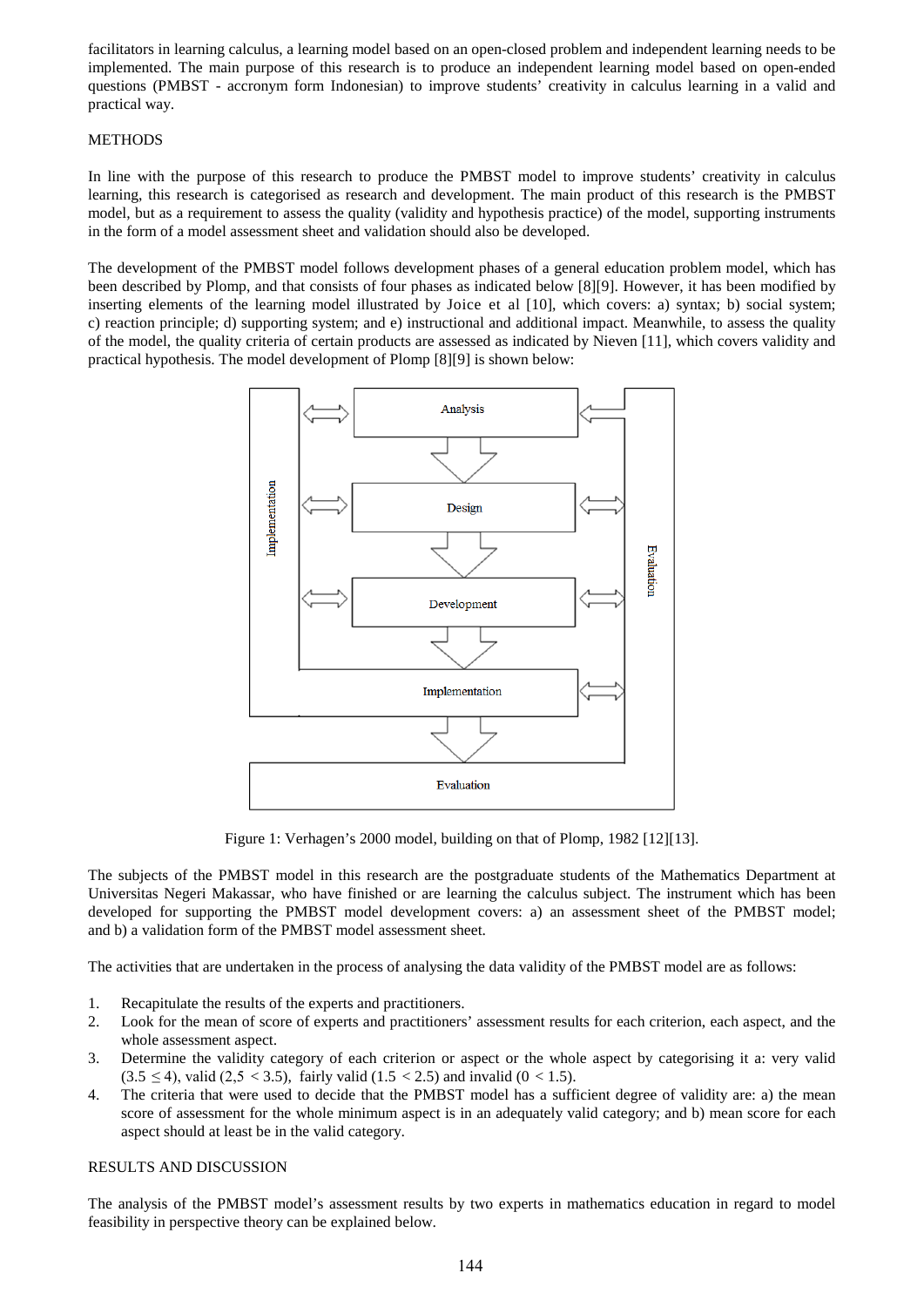| Indicator/aspect                         | Mean of score |
|------------------------------------------|---------------|
| Rationality                              | 3.9           |
| Supporting theory                        | 4.0           |
| Syntax                                   | 3.9           |
| Social system                            | 4.0           |
| Reaction principle                       | 4.0           |
| Supporting system                        | 3.9           |
| Instructional and additional             | 4.0           |
| Learning implementation                  | 3.9           |
| Learning environment and task management | 3.5           |
| Overall                                  | 3.9           |

Table 1: Results of the analysis of the PMBST model's assessment.

Based on Table 1, the analysis of the PMBST model's assessment result by two experts in mathematics education in regard to the feasibility of this model from a practical perspective (practical model) shows that the overall results of the expert assessment about the practicality of the PMBST model is very valid  $(M = 3.9)$ . Similar to the practicality of each aspect of the PMBST model, which is assessed, the feasibility of its practice, it can be seen that there are five aspects (syntax, social system, reaction principle, supporting system and learning implementation), which are stated as being very valid with  $M = 4.0$  and only aspect i.e. learning environment and management system is also stated as very valid with  $M = 3.5$ .

The PMBST model that has been developed has a high level of theoretical rationality, which is indicated by experts' assessment that are in the category of very valid. These results are in line with the theoretical discussion that: 1) students who have previously taken calculus matriculation have an understanding of the concepts and basic principles of calculus and they have been classified as *adults* who have to be taught with an andragogy approach; 2) the main approach of the calculus matriculation subject for these postgraduate students in the Mathematics Department of Universitas Negeri Makassar is no longer based on an understanding of concepts and basic principles of calculus, but on development aspects of high order thinking, such as the ability to think creatively that is placed at the highest level in the dimension of the cognitive process of the revision result of Bloom's Taxonomy by Anderson and Krathwohl [14]; and 3) one of the places that is appropriate for developing creative thinking abilities of students in calculus is by giving more training to them to solve problems or open-ended problems. All of those three theoretical rationalities are highly relevant as part of the important theoretical basis for developing the PMBST model.

The components of the PMBST model comprise five elements, namely: 1) syntax; 2) social system; 3) reaction principles; 4) supporting system; and 5) instructional/additional impact in the aspect of completeness, clarity, relevance of content, practicality, and linkages among components of the PMBST model are stated as very valid by experts/practitioners.

The PMBST syntax model, which consists of five phases, namely: 1) delivering learning goals and motivation; 2) provisioning individuals/groups; 3) working on open-ended questions in a group; 4) presentation and feedback of group work; and 5) evaluation and reward with the emphasis on students' independence in learning calculus. In the second phase, students independently review their understanding about the concepts and basic principles of calculus, which has an impact on the improvement of their understanding of calculus subject material, while in the third phase, students independently practice open-ended questions, which impacts on the improvement of students' creativity in resolving calculus problems. The social system that is adopted in PMBST models is multidirectional interaction, but it has a professor as the facilitator and students are actively independent in understanding the material and even completing/finishing open-ended questions.

## CONCLUSIONS

Based on the results of the research and discussion, the conclusion of this study is formulated as follows:

- 1. The PMBST model development is carried out by referring to Plomp's five steps/stages of development of the PMBST model, namely:
	- a) the preliminary investigation phase in which in theoretical and empirical rationality, supportive learning theory, and the analysis of initial condition of the calculus class as a fundamental basis to develop the PMBST model can be successfully formulated;
	- b) the design phase, in which the PMBST model book has been designed in the following format: introduction, theoretical rationality, empirical rationality, supporting theories, components of the model, implementation guidance of model and the references;
	- c) the realisation/construction phase in which, at this stage, an early draft of the PMBST model book has been successfully created;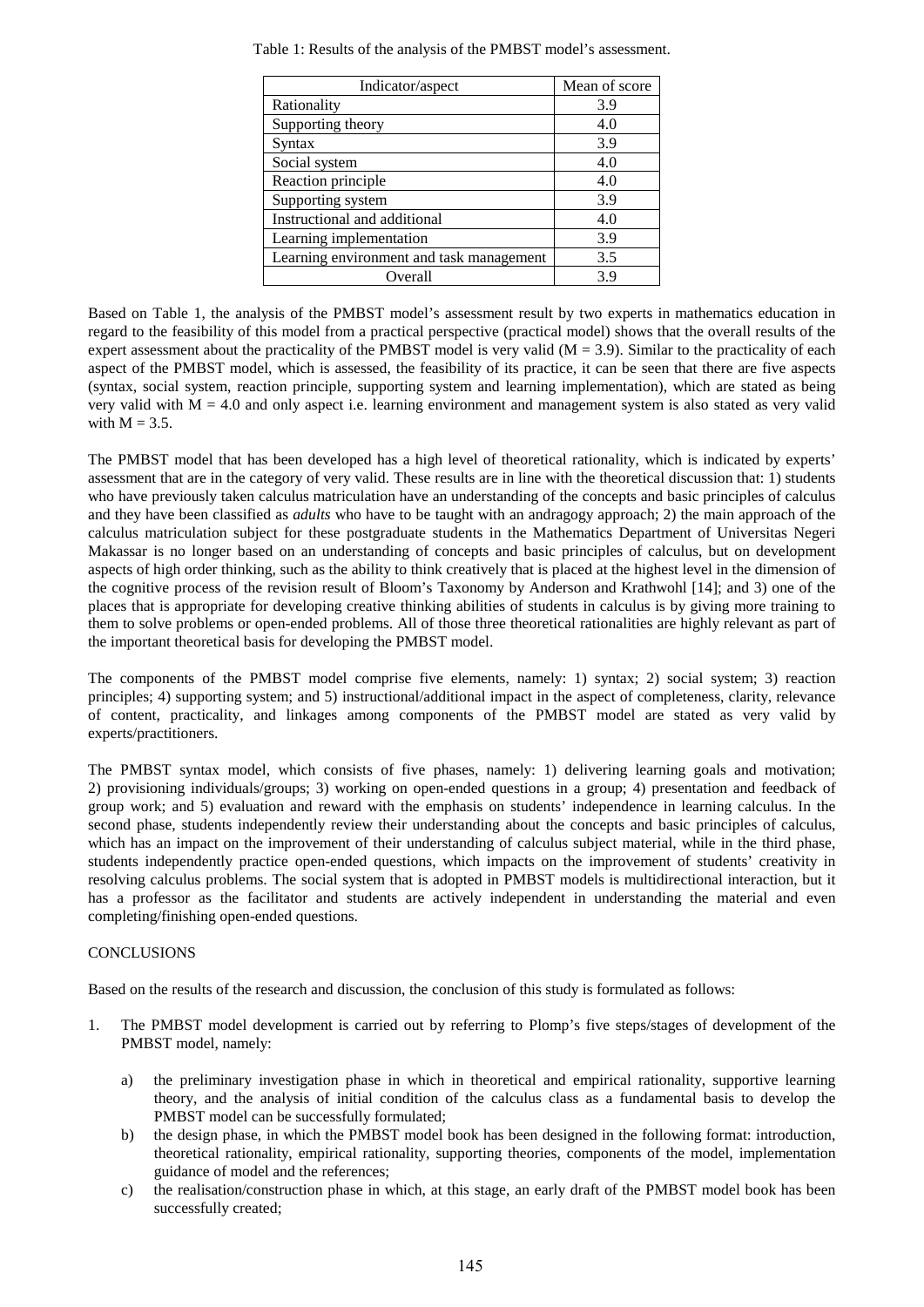- d) the test, evaluation and revision phase, in which validation and analysis of validation results have been carried out, as well as improvements of the PMBST model book have been made based on validator's advice;
- e) the implementation phase.
- 2) The PMBST model that has been developed has a high level of theoretical rationality, which is indicated by experts' assessment of what is in the very valid category.
- 3) The is a supporting theory of the PMBST model consisting of:
	- a) the theory of constructivism;
	- b) the theory of cognitive development of Piaget [15];
	- c) cognitive learning theory from De Block [16];
	- d) learning to think and learn by Parreren [17];
	- e) cognitive learning activity arrangements from Gagne, are considered very relevant (very valid) by experts/practitioners.
- 4) Components of the PMBST model follow the model components according to Joyce et al [10], which consist of five elements, namely:
	- a) syntax;
	- b) social system;
	- c) the principles of reaction;
	- d) supporting system;
	- e) instructional/additional impact; completeness, clarity, relevance of content, practicality, and linkages between the PMBST model components are stated as very valid by experts/practitioners.
- 5) The PMBST model guidelines are outlined in four aspects, namely:
	- a) task planning;
	- b) interactive tasks;
	- c) the learning environment and task management;
	- d) evaluation; completeness, clarity, relevance of content, practicality and linkages between aspects of the implementation of the PMBST model are considered as very valid by experts/practitioners.

Based on the research conclusion, which states that the PMBST model has already achieved adequate validity, it is advisable to researchers to continue this research in the form of trial implementation of the model by first developing the additional learning device by referring to the PMBST model. Although the process of developing the new PMBST model is limited to assessment by experts and it has not reached the trial process, the PMBST model can now be used by lecturers in teaching calculus to a limited extent.

## REFERENCES

- 1. Rahman, A. and Ahmar, A.S., Exploration of mathematics problem solving process based on the thinking level of students in junior high school. *Inter. J. of Environmental Science Educ.*, 11, **14**, 7278-7285 (2016).
- 2. Rahman, A., Ahmar, A.S. and Rusli, The influence of cooperative learning models on learning outcomes based on students' learning styles. *World Trans. on Engng. and Technol. Educ.*, 14, **3**, 425-430 (2016).
- 3. Rahman, A. and Ahmar, A.S., Relationship between learning styles and learning achievement in mathematics based on genders. *World Trans. on Engng. and Technol. Educ.*, 15, **1**, 74-77 (2017).
- 4. Mulbar, U., Rahman, A. and Ahmar, A.S., Analysis of the ability in mathematical problem-solving based on SOLO taxonomy and cognitive style. *World Trans. on Engng. and Technol. Educ.*, 15, **1**, 68-73 (2017).
- 5. Rusman, Model-model Pembelajaran: Mengembangkan Profesionalisme Guru. (2nd Edn), Jakarta: Raja Grafindo Persada (2014) (in Indonesian).
- 6. Takdirmin, P.B., Upu, H. and Dirawan, G.D., Analysis understanding of the smp students build concept and principles of flat in math, *Man in India*, 95, **3**, 821-827 (2015).
- 7. Panen, P. and Sekarwinahyu, Belajar mandiri dalam mengajar di perguruan tinggi. Program Applied Approach, 2. Jakarta: PAU-PPAI, Universitas Terbuka (1997) (in Indonesian).
- 8. Plomp, T., An introduction to educational design research. *Proc. the Seminar Conducted at the East China Normal University,* Shanghai: SLO-Netherlands Institute for Curriculum Development, 9-36 (2007).
- 9. Plomp, T., *Educational and Training System Design*. Enschede University Twente (1997).
- 10. Joyce, B.R., Weil, M. and Showers, B., *Models of Teaching*. (9th Edn), Cambridge: Pearson Addison Wesley (2014).
- 11. *Niev*een, N., *Prototyping to Reach Product Quality*. In: van den Akker, J., Branch, R.M., Gustafson, K., Nieveen, N. and T. Plomp, T. (Eds), Design Approaches and Tools in Education and Training. Dordrecht: Springer Netherlands, 125–135 (1999).
- 12. McKenney, S. and Visscher-Voerman, I., Formal education of curriculum and instructional designers, *Educ. Designer*, 2, **6** (2013).